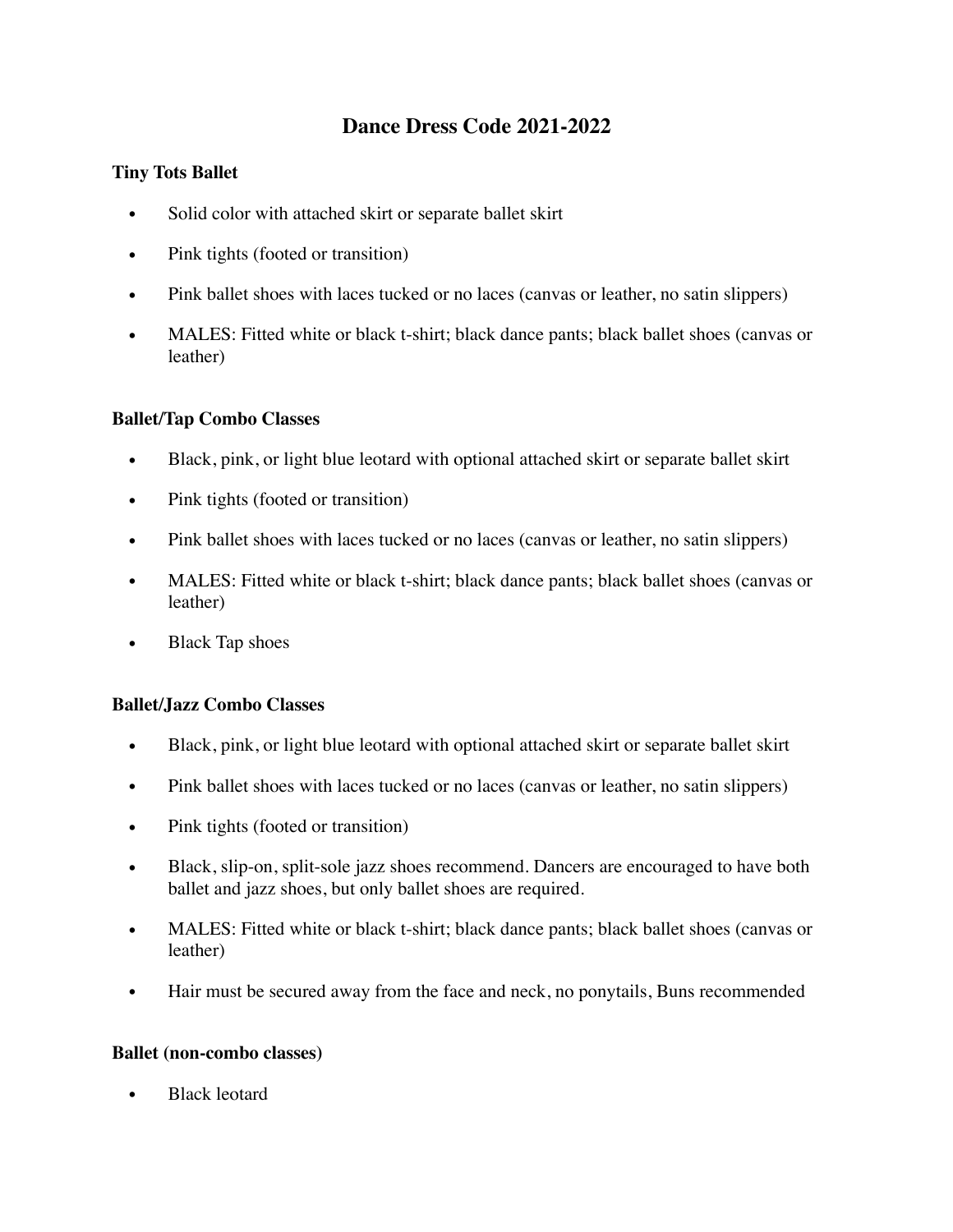- Pink ballet shoes with laces tucked or no laces (canvas or leather, no satin slippers)
- Non-shimmer pink tights (footed or transition)
- Hair must be secured away from the face in bun (if hair is long enough)
- MALES: Fitted white or black t-shirt; black dance pants; black ballet shoes (canvas or leather)
- No tutus or recital costumes permitted
- Solid color skirts or form fitting shorts may be worn over leotard but not necessary

### **Tap (non-combo classes)**

- Moveable, modest, and comfortable attire. No jeans
- Proper fitting tap shoes (shoes should only be worn in the studio)
- Hair secured away from face

#### **Jazz (non-combo classes)**

- Option 1: Black or solid color dance leotard, black fitted shorts, and black/tan tights
- Option 2: Fitted tank top with black leggings (no bare midriffs)
- Black slip-on, split-sole jazz shoes
- Hair must be secured away from face and neck, bun recommended

### **Contemporary**

- Any color/style dance leotard, fitted tank, or dance top (no sports bras or bare midriff tops)
- Any color/style dance pants or dance shorts
- **Barefoot**
- Hair must be secured away from face and neck, bun recommended

### **Irish Dancing**

• Any color/style leotard, fitted tank, or dance top (no sports bras or bare midriff tops)